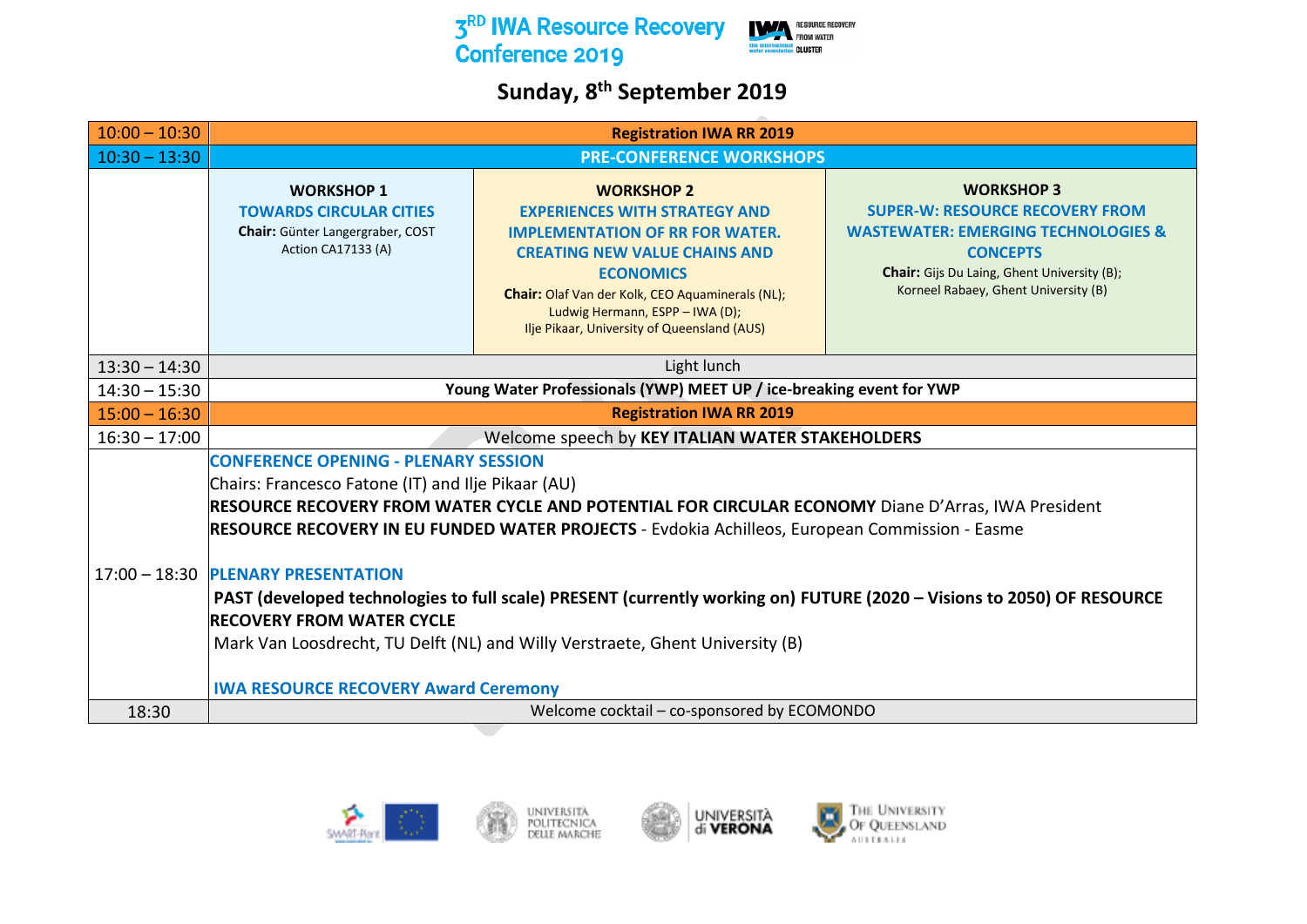

## **Monday, 9th September 2019**

| $8:00 - 9:00$  | <b>Registration IWA RR 2019</b>                                                                                                                                                                      |                                                                                                                                                                                                                                                                    |                                                                                                                                                                                                                                       |
|----------------|------------------------------------------------------------------------------------------------------------------------------------------------------------------------------------------------------|--------------------------------------------------------------------------------------------------------------------------------------------------------------------------------------------------------------------------------------------------------------------|---------------------------------------------------------------------------------------------------------------------------------------------------------------------------------------------------------------------------------------|
| $9:00 - 13:00$ | <b>MORNING SESSION</b>                                                                                                                                                                               |                                                                                                                                                                                                                                                                    |                                                                                                                                                                                                                                       |
| $9:00 - 9:30$  | <b>PLENARY PRESENTATION</b><br><b>20 YEARS OF BUSINESS IN RESOURCE RECOVERY FROM WATER</b><br>Olaf Van Der Kolk, Aquaminerals (NL)                                                                   |                                                                                                                                                                                                                                                                    |                                                                                                                                                                                                                                       |
| $9:30 - 13.00$ | <b>Session 1</b><br><b>NUTRIENTS RECOVERY AND REUSE</b>                                                                                                                                              | <b>Session 2</b><br><b>PHOSPHORUS RECOVERY: NOVEL</b><br><b>TECHNOLOGIES</b>                                                                                                                                                                                       | <b>Session 3</b><br><b>VALUE ADDED PRODUCTS AND</b><br><b>BIOPOLYMERS RECOVERY</b>                                                                                                                                                    |
| $9:30 - 9:50$  | <b>KEYNOTE</b><br><b>Nutrients Recovery and Water Reclamation</b><br><b>Facilities in the Chinese Framework</b><br>Xia Huang, Tsinghua University (CN)                                               | <b>KEYNOTE</b><br><b>Biologically Induced Struvite Production in</b><br><b>Wastewater</b><br>Ana Soares, Cranfield University (UK)                                                                                                                                 | <b>KEYNOTE</b><br>From Research to Full Scale Practice in<br><b>Biopolymers Recovery</b><br>Rene Rozendal, PAQUES (NL)                                                                                                                |
| 09.50-11.05    | Identifying and Overcoming Rate-Limiting Steps for<br><b>Electrochemical Nitrogen Stripping from Wastewater</b><br>William Tarpeh, Matthew Liu                                                       | <b>Thermochemical P-Recovery from Sewage Sludge Ash</b><br>Schaaf Tanja, Ulbrich Julian, Orth Andreas                                                                                                                                                              | <b>Self-extinguishing Property of Biopolymers</b><br><b>Recovered from Waste Aerobic Granular Sludge</b><br>Yuemei Lin, Kim Nam                                                                                                       |
| 10.05-10.20    | <b>Nutrient Recovery from Wastewaters Using Novel</b><br>Nano-enhanced Adsorptive Media<br>Ownby Miles, Ed Weinberg, Celine Vaneeckhaute<br>(to be confirmed)                                        | <b>Phosphorus Recovery from Sewage Sludge - P Leaching</b><br><b>Behaviour from Various Types of Post-precipitated</b><br><b>Tertiary Sludge</b><br>Marlena Monea, Volker Preyl, Carsten Meyer,<br>Heidrun Steinmetz, Harald Schoenberger,<br>Asya Drenkova-Tuhtan | Producing Polyhydroxyalkanoates in HRAP<br><b>Retrofitted for Wastewater Treatment with</b><br><b>Phototrophic Purple Bacteria</b><br>Joana Fradinho, Juliana Almeida, Estaban Serrano,<br>Adrian Oehmen,<br>Enrique Lara, Maria Reis |
| 10.20-10.35    | <b>Enhanced Ammonia Recovery from Wastewater by</b><br>Nafion Membrane with Highly Porous Honeycomb<br>Nanostructure and Its Mechanism in Membrane<br><b>Distillation</b><br>Alicia An               | Phosphorus Stripping of Bio-P Sludge and Enhanced<br><b>Nutrient Recovery</b><br>Blanca M. Gonzalez Silva, Dag B Fiksdal, Chunbo He,<br>Sveinung Sægrov, Stein W Østerhus                                                                                          | <b>WWTP Biorefinery for Polyhydroxyalkanoates</b><br>(PHAs) Recovery from Cellulosic Primary Sludge<br>Vincenzo Conca, Cinzia Da Ros, Nicola Frison,<br>Anna Laura Eusebi, Francesco Fatone                                           |
| 10.35-10.50    | <b>Tailored Polymer Hydrogels for Main-stream</b><br><b>Ammonium Recovery from Domestic Wastewater</b><br>Heidy Cruz, Jeremy Guest, Adrian Oehmen, Willy<br>Verstraete, Bronwyn Laycock, Ilje Pikaar | <b>Newly Developed Materials for Phosphorus Removal</b><br><b>Recovery and Reuse in Decentralized Wastewater</b><br><b>Treatment</b><br>Solvei Jensen, Frances Helen Blaikie, Helmer Soehoel,<br>Juan A. Alvarez, Hans Brix, Carlos Arias                          | An Urban Biorefinery for Food Waste and<br><b>Biological Sludge Conversion into</b><br><b>Polyhydroxyalkanoates and Biogas</b><br>Giulia Moretto, Francesco Valentino, David<br>Bolzonella, Paolo Pavan, Mauro Majone                 |







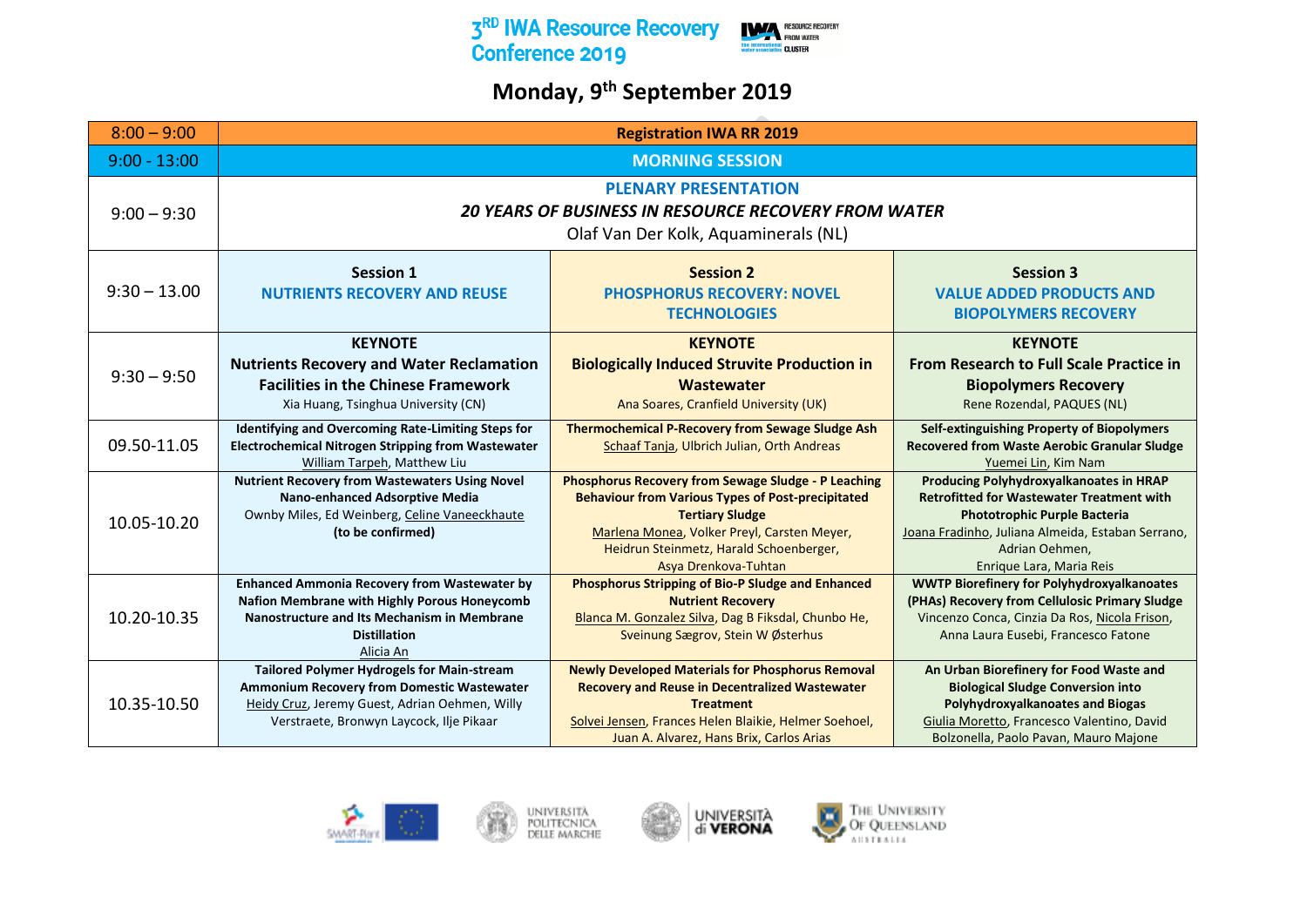

| 10.50-11.05 | Nitrogen Recovery from Process Water of Digested<br><b>Sludge Dewatering with Membrane Contactors</b><br>Lea Richter, Marc Wichern, Markus Grömping, Ulrich<br>Robecke, Jens Haberkamp                                                                                          | (to be confirmed)                                                                                                                                                                                                                                        | Effect of Dimethyl Disulfide on the Recovery of<br>Elemental Sulfur During Biological H <sub>2</sub> S Removal<br>Karine Kiragosyan, Magali Picard, Jelmer Dijkstra,<br>Pieter van Veelen,<br>Johannes Klok, Pawel Roman, Albert J.H. Janssen |
|-------------|---------------------------------------------------------------------------------------------------------------------------------------------------------------------------------------------------------------------------------------------------------------------------------|----------------------------------------------------------------------------------------------------------------------------------------------------------------------------------------------------------------------------------------------------------|-----------------------------------------------------------------------------------------------------------------------------------------------------------------------------------------------------------------------------------------------|
| 11:05-11:30 |                                                                                                                                                                                                                                                                                 | Morning coffee and pitch of EU PRIMA Program                                                                                                                                                                                                             |                                                                                                                                                                                                                                               |
| 11.30-11.45 | Nitrogen Recovery Using a Membrane Contactor:<br><b>Modelling Nitrogen and pH Evolution</b><br>Guillermo Noriega-Hevia, Joaquín Serralta, Luis<br>Borrás, Aurora Seco, José Ferrer                                                                                              | <b>Adsorption-Desorption Mechanism and Kinetic Study</b><br>of Synthesized Iron Doped Zeolite for Phosphate in<br><b>Aqueous Phase.</b><br>Kwang Kim, Saifuddin Md                                                                                       | Rapid and Selective (Electro)catalytic Removal<br>and Recovery of Sulfide from Wastewater<br>Natalia Sergienko, Jelena Radjenovic                                                                                                             |
| 11.45-12.00 | Nitrogen Up-concentration from Mainline and<br><b>Sidestream Effluent in WWTPs for Fertilizer</b><br>Valorization<br>Álvaro Mayor Pillado, Silvia López Palau,<br>Gabriel López Calvet, Lucía Prieto, Alicia Gadea, César<br>Valderrama, Jose Luís Cortina, Irene Mozo Anibarro | <b>Struvite Production by Using Raw Seawater - How to</b><br><b>Improve the Economy and Keep the Product Quality?</b><br>Sin Shaddel, Stein Østerhus                                                                                                     | <b>Sulfur Recovery in Biomethane Upgrading Plant</b><br>Davide Ravezzani, Ottavia Burzi, Luca Pedrazzi,<br><b>Davide Scaglione</b>                                                                                                            |
| 12.00-12.15 | <b>Sustainable Ammonia Recovery from Source-</b><br>separated Urine Using Isothermal Membrane<br><b>Distillation</b><br>Ngai Yi Yip                                                                                                                                             | Role of Iron in Phosphorus Immobilization in a Novel<br><b>VUCT-MBR System for Sewage Treatment</b><br>Shaoyu Deng, Jingbao Tian, Jiaqi Liu, Lingyue Wang,<br><b>Xiang Cheng</b>                                                                         | Salt and Humic Substances Recovery as A<br><b>Solution to Anion Exchange Brine Management</b><br>Elisabeth Vaudevire, Isaac Daniel                                                                                                            |
| 12.15-12.30 | Ammonium Recovery and Conversion Path by the<br>Immobilization of Scenedesmus Obliquus in Alginate<br><b>Beads from Biogas Slurry</b><br>Xian Liu, Kaijun Wang (to be confirmed)                                                                                                | <b>Iron-reducing Biocathode for Phosphorus</b><br><b>Remobilization from FeP Complexes Contained in</b><br><b>Wastewater Sludge</b><br>Donya Sun, Xi Chen, Xiaoyuan Zhang, Peng Liang, Xia<br><b>Huang</b>                                               | <b>Combined Wastewater Treatment and</b><br><b>Bioflocculant Recovery</b><br>Victor Ajao, Harry Bruning, Huub Rijnaarts,<br><b>Hardy Temmink</b>                                                                                              |
| 12.30-12.45 | <b>Membrane-based Nitrogen Recovery from Livestock</b><br><b>Wastewater: A Pilot Plant Study</b><br>Beatriz Molinuevo-Salces, Berta Riaño, David<br>Hernández, Matías B Vanotti, Mari Cruz García-<br>González                                                                  | <b>Critical Conditions of Struvite Growth and Recovery</b><br><b>Using Hydrocyclone in Novel Struvite Crystallization</b><br><b>Pilot Plant</b><br>Nari Park, Hyangyoun Chang, Yeoju Jang, Hyunman Lim,<br>Jinhong Jung, Weonjae Kim                     | <b>FAMEs Estolides and Methyl-10-</b><br>Hydroxystearate: Sewage Sludge as Possible<br>Source of Biodiesel and Bio-lubricants of New<br><b>Generation</b><br>Carlo Pastore, Luigi di Bitonto                                                  |
| 12.45-13.00 | <b>Resource Recovery from Wastewater: INCOVER</b><br><b>Project</b><br>Juan Alvarez, Christina Avila, Ana Pasqual, Rocio<br>Pena, Santiago Gomez, Luz Herrero                                                                                                                   | <b>Mathematical Model Application for Phosphorus</b><br><b>Removal and Recovery Prediction in Continuous Flow</b><br><b>Fixed-bed Columns</b><br>Daniel Dias, João Ribeiro, Jorge Santos, Samuela Guida,<br>Giorgia Rubertlli, Ana Soares, Adrian Oehmen | (to be confirmed)                                                                                                                                                                                                                             |
| 13:00-14:30 |                                                                                                                                                                                                                                                                                 | Lunch, poster presentation and lunch presentation of the European and Italian Sustainable Phosphorus Platform                                                                                                                                            |                                                                                                                                                                                                                                               |







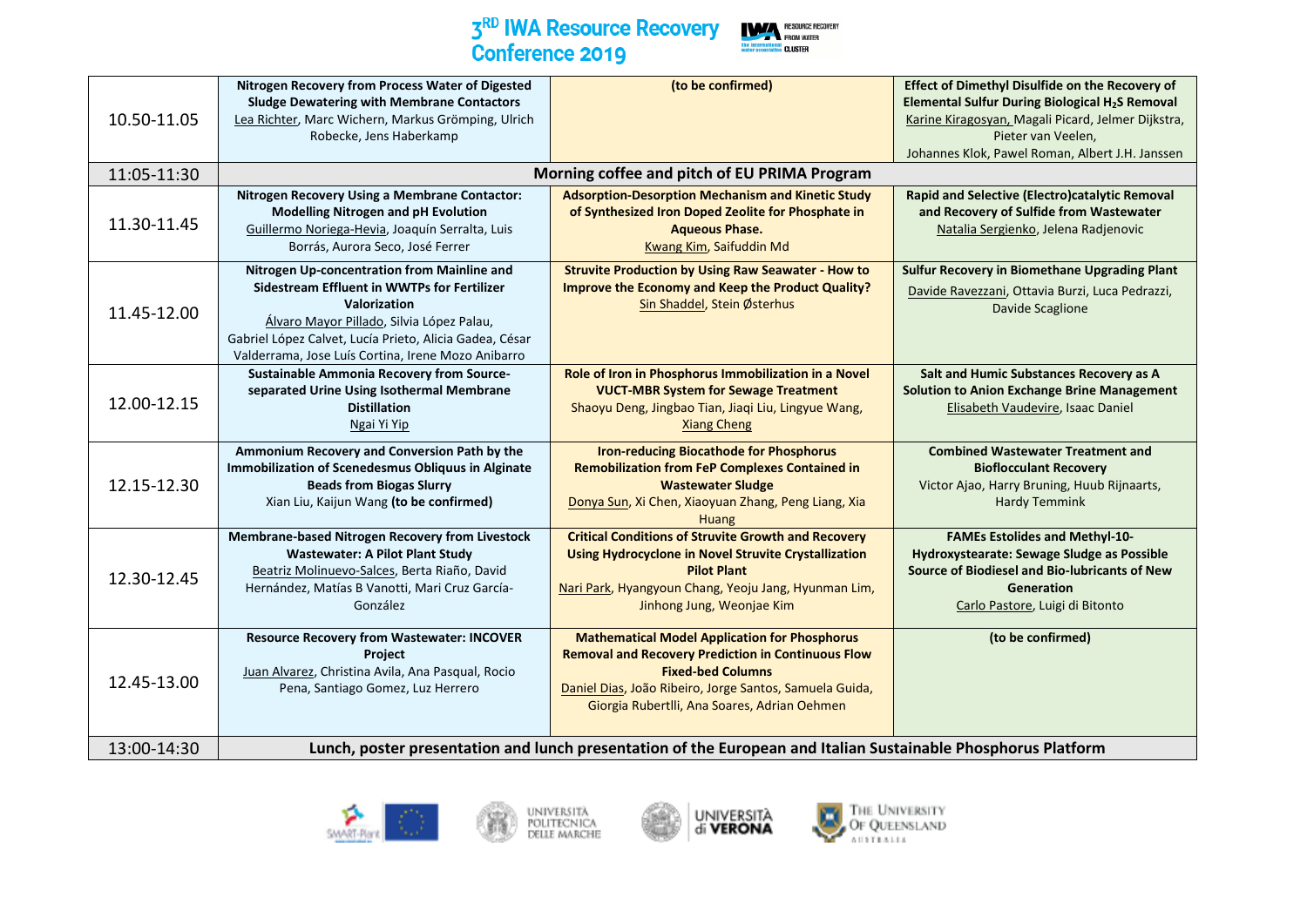#### 3<sup>RD</sup> IWA Resource Recovery **Conference 2019**







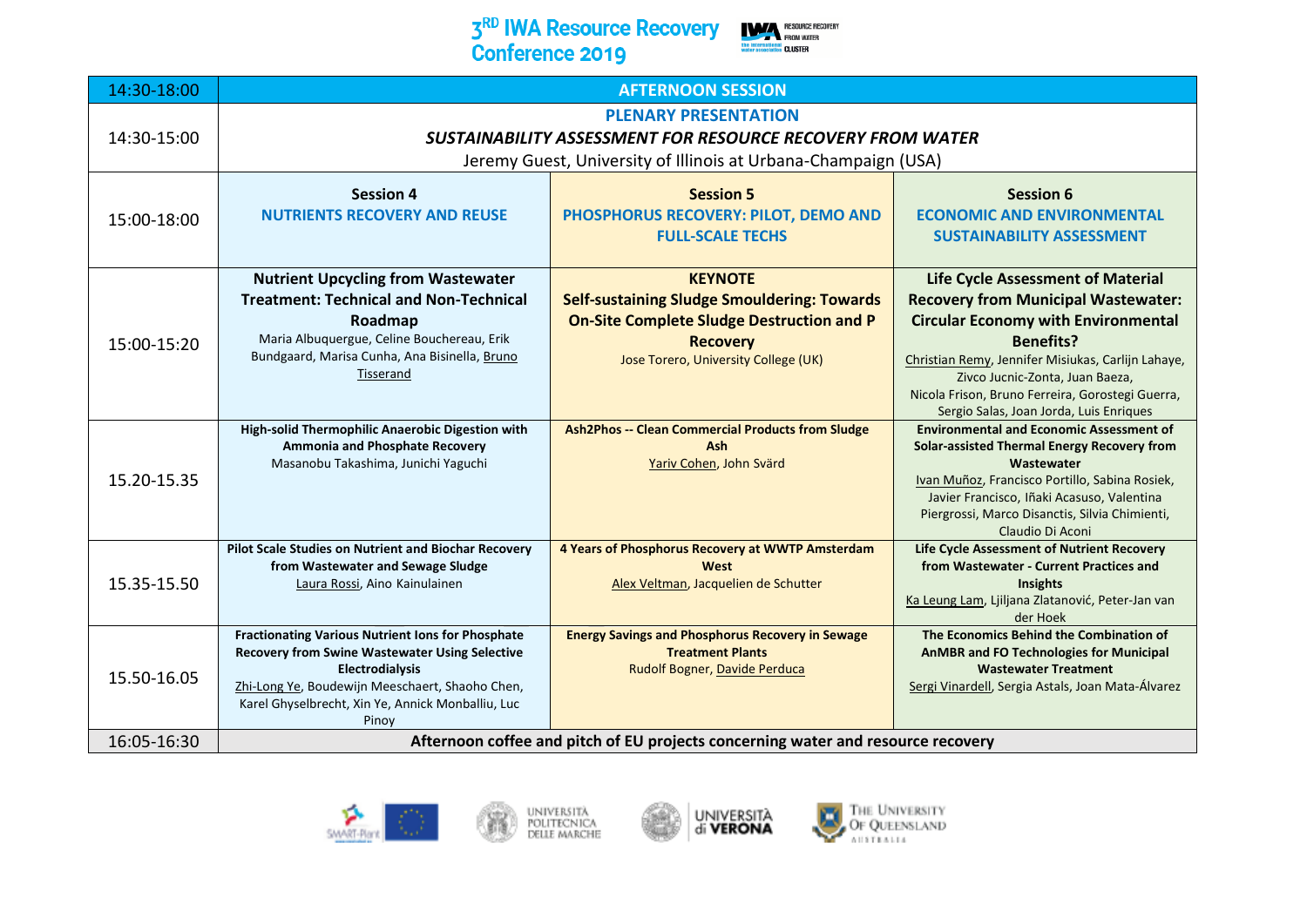

| the International CLUSTER | <b>RESOURCE RECOVER</b><br><b>FROM WATER</b> |
|---------------------------|----------------------------------------------|
|---------------------------|----------------------------------------------|

| 16.30-16.45 | <b>Optimised Nutrient Recovery from Biogas Digestate</b><br>by Solid/liquid Separation and Membrane<br><b>Treatment</b><br>Sandra Rosenberger                                                                                                                   | The Inhibitory Effects of Free Nitrous Acid and Free<br>Ammonia on the Aerobic Phosphorous Utilization<br>Rate<br>Dimitris Andreadakis, Constantinos Noutsopoulos,<br>Gerasimos Ragkiskatos, Kyriaki Argyropoulou, Theodora<br>V. Missirli, Daniel Mamais, Simos Malamis | <b>Integration of Statistical Monitoring and Life</b><br><b>Cycle Assessment to Evaluate the Sustainability</b><br><b>Behavior of WWTPs</b><br>Peyo Stanchev, Vasileia Vasilaki, Francesco<br>Fatone, Evina Katsou                                                              |
|-------------|-----------------------------------------------------------------------------------------------------------------------------------------------------------------------------------------------------------------------------------------------------------------|--------------------------------------------------------------------------------------------------------------------------------------------------------------------------------------------------------------------------------------------------------------------------|---------------------------------------------------------------------------------------------------------------------------------------------------------------------------------------------------------------------------------------------------------------------------------|
| 16.45-17.00 | Nutrient Recovery from the Perspective of the<br><b>Flemish Wastewater Utility</b><br>Bart Saerens, Francis van Meerburg, Marjoleine<br>Weemaes                                                                                                                 | <b>Phosphorus and Ammonia Removal and Recovery</b><br>through Ion Exchange (IEX) Process at Demonstration<br><b>Scale</b><br>Samuela Guida, Georgia Rubertelli, Bruce Jefferson,<br><b>Ana Soares</b>                                                                    | <b>Evaluation and Cost-efficiency of On-site</b><br><b>Wastewater Reuse Systems</b><br>Darja Istenič                                                                                                                                                                            |
| 17.00-17.15 | <b>Reusable Magnetic Sorbent Materials for Advanced</b><br><b>Wastewater Treatment and Nutrient Recovery</b><br>Asya Drenkova-Tuhtan, Carsten Meyer, Caleb<br>Inskeep, Karl Mandel, Thomas Ballweg, Michael<br>Schneider, Carsten Gellermann, Heidrun Steinmetz | <b>Comparative Cost Estimations of Full-scale</b><br><b>Phosphorus-recovery Processes in German</b><br><b>Wastewater Treatment Plants</b><br>Lea Conzelmann, Fabian Kraus, Christian Remy                                                                                | <b>Novel Financing Strategies to Simultaneously</b><br><b>Advance Sanitation and Agriculture Through</b><br><b>Nutrient Recovery</b><br>Hannah Lohman, John Trimmer, David Katende,<br>Muwonge Mubasira, Maria Nagirinya, Fred<br>Nsereko, Noble Banadda, Jeremy Guest          |
| 17.15-17.30 | Hydrothermal Carbonization (HTC) for the Nutrient<br>and Energy Recovery from Digested Sewage Sludge<br>Anna Hämäläinen, Jukka Rintalla, Marika Kokko,<br>Viljami Kinnunen, Tuomo Hilli (to be confirmed)                                                       | <b>Mainstream SCEPPHAR Configuration for Integrating P</b><br>and PHA Recovery in the Water Line of WWTPs<br>Oriol Larriba, Zivko Juznic-Zonta, Borja Solis, Juan<br>Baeza, Albert Guisasola                                                                             | <b>Blend Quality and Logistics Optimization of</b><br>Anaerobic Codigestion in a Real Multi-Plant Case<br><b>Study</b><br>David Palma, Marta Verdaguer, Manel Poch, M.A.<br>Cugueró-Escofet (to be confirmed)                                                                   |
| 17.30-17.45 | High Efficiency Phosphorus Recovery and Sewage<br>Sludge Valorization via Hydrothermal Carbonization<br>Gianni Andreottola, Maurizio Volpe, Luisa Mariafioti,<br>Luca Fiori (to be confirmed)                                                                   | Boosting the P Extraction from the Sludge by<br>Rearranging the Sludge Line in a WWTP<br>Ramón Barat, Miguel Roldán, José Ferrer, Nuria Martí,<br>Teresa Alvariño, Francisco Javier Navarro                                                                              | Life Cycle Assessment and Cost-Benefit<br>Analysis of a Multi-Step Process of Olive Mill<br><b>Wastewater Valorization through Polyphenol</b><br><b>Adsorption and Anaerobic Digestion</b><br>Dario Frascari, Tjerk Wandenaar, Emmanuel<br>Oertlè, Atef Jaouani, Davide Pinelli |
| 17.45-18.00 | (to be confirmed)                                                                                                                                                                                                                                               | <b>Chemical vs. Biological Phosphorus Removal: Full-</b><br>scale Process Optimisation for Resources Saving<br>Laura Menoni, Gergio Bertanza, Roberta Pedrazanni                                                                                                         | Measuring the Circularity Potential of an Eco-<br>friendly Touristic Facility in a Mediterranean<br><b>Island</b><br>Chrysanthi-Elisabeth Nika, Peyo Stanchev, Evina<br>Katsou                                                                                                  |
| Evening     |                                                                                                                                                                                                                                                                 | Young (and "not so Young") Water Professional event                                                                                                                                                                                                                      |                                                                                                                                                                                                                                                                                 |

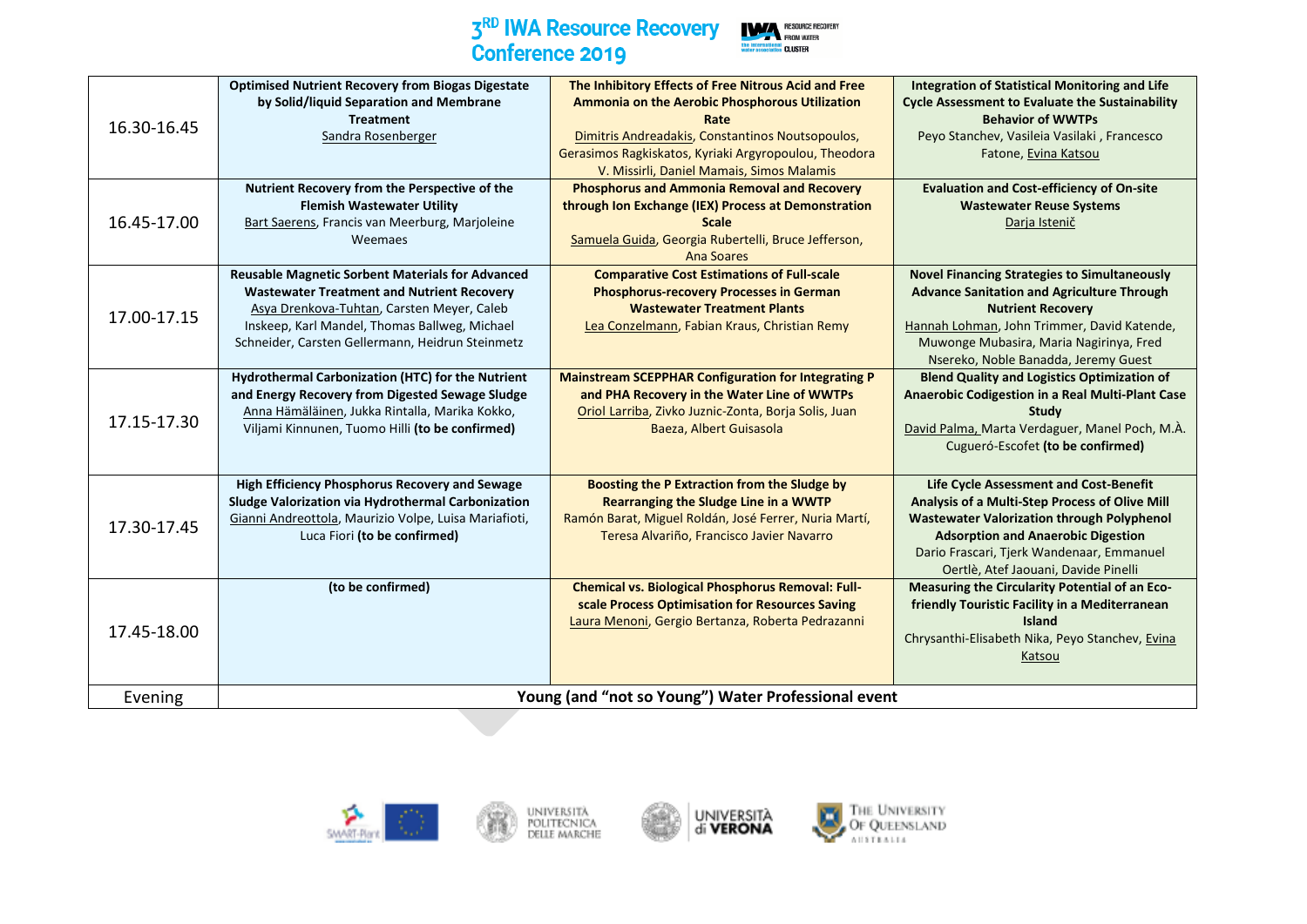

## **Tuesday, 10th September 2019**

| 9:00-13:00    | <b>MORNING SESSION</b>                                                                            |                                                                                                                     |                                                                                                            |
|---------------|---------------------------------------------------------------------------------------------------|---------------------------------------------------------------------------------------------------------------------|------------------------------------------------------------------------------------------------------------|
|               |                                                                                                   | <b>PLENARY PRESENTATION</b>                                                                                         |                                                                                                            |
| $9:00 - 9:30$ |                                                                                                   | <b>ENHANCED METHANE RECOVERY AND APPLICATION IN WRRFS</b>                                                           |                                                                                                            |
|               |                                                                                                   | Zighuo Yuan, University of Queensland (AUS)                                                                         |                                                                                                            |
|               | <b>Session 7</b>                                                                                  | <b>Session 8</b>                                                                                                    | <b>Session 9</b>                                                                                           |
| 9:30-13:00    | URINE VALORIZATION AND WATER REUSE                                                                | <b>ENHANCED ANAEROBIC TREATMENT</b>                                                                                 | <b>VFA AND ORGANICS RECOVERY AND REUSE</b>                                                                 |
|               | <b>KEYNOTE</b>                                                                                    | <b>KEYNOTE</b>                                                                                                      | <b>KEYNOTE</b>                                                                                             |
|               | The Beneficiation of Urine and Faecal                                                             | <b>Enhanced Anaerobic Treatment as Core of</b>                                                                      | <b>Cellulose Recovery and Carbon Upgrading</b>                                                             |
|               | <b>Fractions from Urine-Diversion Double-</b>                                                     | the WRRFs: Pilot and Full Scale Experiences                                                                         | by Integrating Microsieving and                                                                            |
| 9:30-9:50     | <b>Vault Toilets (UDDTs) in Ethekwini</b>                                                         | Bruce Jefferson, Cranfield University (UK)                                                                          | <b>Fermentation Technologies in Wastewater</b>                                                             |
|               | <b>Municipality South Africa</b>                                                                  |                                                                                                                     | <b>Treatment Plants: A Plant-Wide Modeling</b>                                                             |
|               | Sudhir Pillay, Water Research Commission (ZA)                                                     |                                                                                                                     | Study                                                                                                      |
|               |                                                                                                   |                                                                                                                     | Santoro Domenico, Trojan Technologies (CA)                                                                 |
|               | Achieving Nutrient Resource Efficiency through                                                    | <b>Efficient Utilization of Regional Biomass with</b>                                                               | <b>Volatile Fatty Acids Production: Effect of Bacterial</b>                                                |
| 9.50-10.05    | <b>Urine Separation Processing and Reuse: A</b><br><b>Comprehensive Study</b>                     | <b>Intensive Digestion System Using Sludge</b><br><b>Solubilisation and Solid Oxide Fuel Cell</b>                   | <b>Community Under Various Operational Conditions</b><br>Merve Atasoy, Zeynep Cetecioglu Gurol             |
|               | Nancy Love, Glen Daigger                                                                          | Manabu Matsuhashi, Ryoichi Maeda, Haruo Miyake,                                                                     |                                                                                                            |
|               |                                                                                                   | Yusuke Shiratori, Atsushi Tajima                                                                                    |                                                                                                            |
|               | Safe Production of Microbial Protein from Urine                                                   | <b>Innovative Ex-situ Biological Biogas Upgrading Using</b>                                                         | <b>Recovery of Volatile Fatty Acid Generated in</b>                                                        |
|               | Mark Dodds, Yifeng Zhang, Elena Toressi, Monika<br>Skadborg, Barth F. Smets, Borja Perez Valverde | <b>Immobilized Biomethanation Bioreactor (IBBR)</b><br>Katie Baransi-Karkab, Mahdi Hassanen, Sharihan               | Anaerobic Reactor by Adsorption in a Fixed Bed<br><b>Column Filled with a Hybrid Molecularly Imprinted</b> |
| 10.05-10.20   |                                                                                                   | Muhsein, Nidal Massalha, Isam Sabbah                                                                                | <b>Polymer</b>                                                                                             |
|               |                                                                                                   |                                                                                                                     | Bruno Baêta, Sergio Aquino, Marina Tonnuci, Oscar                                                          |
|               |                                                                                                   |                                                                                                                     | Adarme, Cesar Tarley, Ana Fideles (to be confirmed)                                                        |
|               | <b>Green Walls Optimized for Treatment and Reuse</b><br>of Greywater                              | <b>High Rate Immobilized Anaerobic System Treating</b><br><b>Wastewater - Evaluation and Simulation at a Pilot-</b> | <b>Targeting Specific Volatile Fatty Acid Production</b><br>through PH Shifts During Protein Fermentation  |
|               | Fabio Masi, Alice Caruso, Elisa Magna, Silvia Fiore,                                              | scale System                                                                                                        | Riccardo Bevilacqua, Alberte Regueira, Miguel                                                              |
| 10.20-10.35   | Francesca Demichelis, Ana Galvao, Janoa Pisoeiro,                                                 | Isam Sabbah, Daniel Ort Braude College Dias, Jorge                                                                  | Mauricio-Iglesias, Marta Carballa, Juan M. Lema                                                            |
|               | Anacleto Rizzo, Luca Ridolfi, Fulvio Boano                                                        | Ribeiro, Mahdi Hassanin, Morad Massalha, J. Santos,                                                                 |                                                                                                            |
|               |                                                                                                   | Nedal Massalha, Salva Shmulevich, Abraham Aharoni,                                                                  |                                                                                                            |
|               |                                                                                                   | Adrian Oehmen.                                                                                                      |                                                                                                            |







THE UNIVERSITY<br>Of Queensland<br>Australia E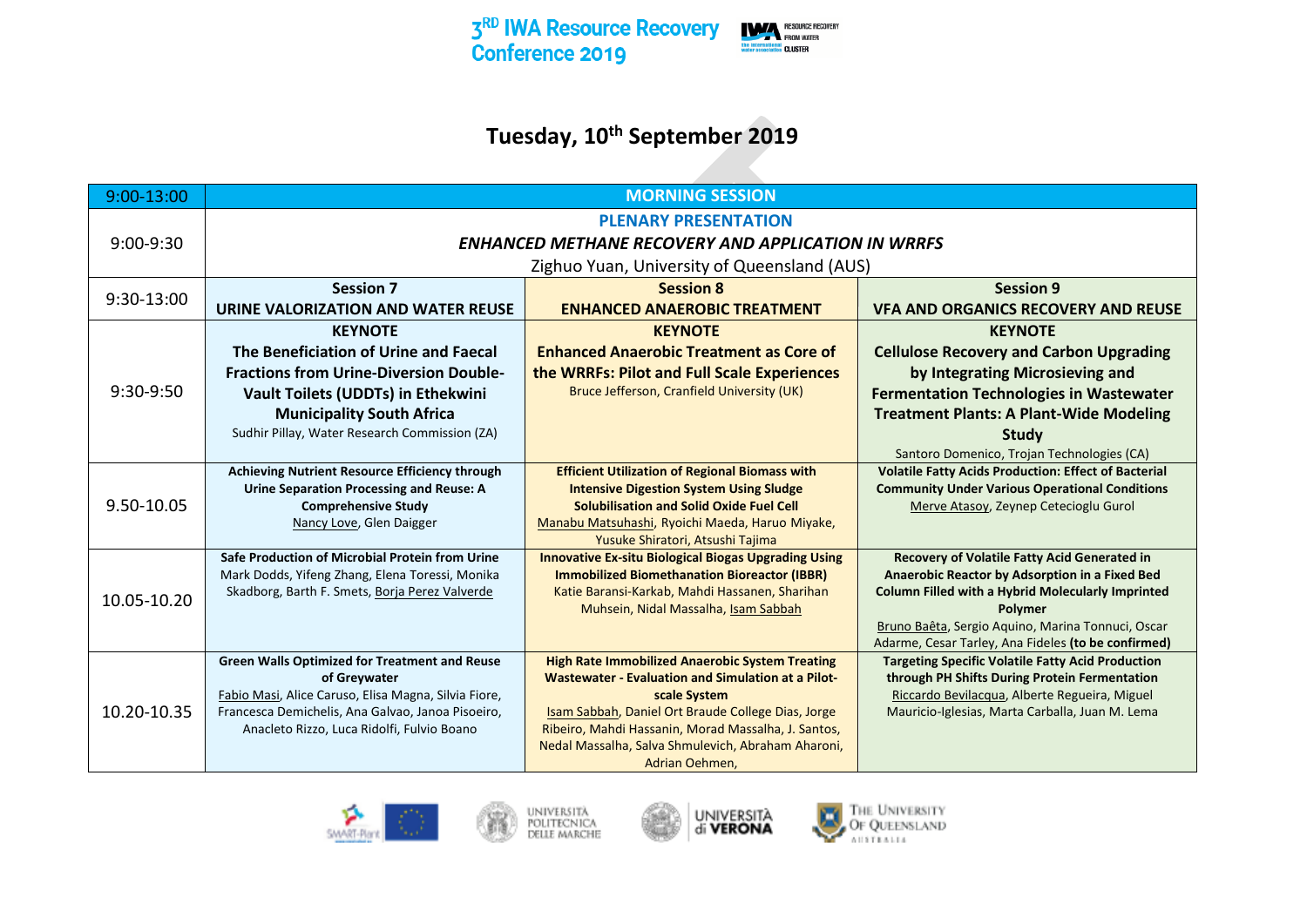

| 10.35-10.50 | <b>Improvement of Water Quality Through BAC</b><br><b>Filtration in a Water Reclamation Plant</b><br>Laura Palli, Stefano Fiaschi, Michelle Allocca,<br>Vittoria Viviani, Claudio Lubello, Riccardo Gori,<br>Roberto Camissa, Donetella Fibbi | <b>Free Nitrous Acid Pre-treatment of Waste Activated</b><br><b>Sludge Enhances Efficiency and Rheological Behaviour</b><br>of Anaerobic Sludge Digester<br>Jia Meng, Huijuan Li, Shoan Shrestha, Min Zheng,<br>Haoran Duan, Jason Dwyer, Shihu Hu, Zhiguo Yuan | <b>Biorefinery Pilot Plant for VFAs and Nutrients Recovery</b><br>from Agro-waste Material<br>Simone Nortilli, Edoardo Rigetti, Nicola Frison,<br>David Bolzonella                                                                                         |
|-------------|-----------------------------------------------------------------------------------------------------------------------------------------------------------------------------------------------------------------------------------------------|-----------------------------------------------------------------------------------------------------------------------------------------------------------------------------------------------------------------------------------------------------------------|------------------------------------------------------------------------------------------------------------------------------------------------------------------------------------------------------------------------------------------------------------|
| 10.50-11.05 | <b>Removal of Micropollutants from Wastewater by</b><br><b>Rapeseed Simultaneous Biosorption</b><br>Carmen Teodusio, Irina Morasanu, Carmen<br>Paduraru                                                                                       | <b>Anaerobic MBR for Biogas Production from</b><br><b>Concentrated Raw Municipal Wastewater Produced</b><br><b>During Sewer Mining</b><br>Federico Ferrari, Ignasi Rodriguez-Roda, Maijte Puijan                                                                | <b>Pilot Scale Acidogenic Fermentation of Microsieved</b><br><b>Cellulosic Sludge for Short Chain Fatty Acids</b><br><b>Production</b><br>Cinzia Da Ros, Nicolas Frison, Vincenzo Conca, Anna<br>Laura Eusebi, Francesco Fatone                            |
| 11:05-11:30 |                                                                                                                                                                                                                                               | Morning coffee and pitch of EU projects concerning water and resource recovery                                                                                                                                                                                  |                                                                                                                                                                                                                                                            |
| 11.30-11.45 | <b>Evaluation of Design Wastewater Treatment Plant</b><br><b>Tertiary Process for Water Reuse with the</b><br><b>Application of Modelling Tool</b><br>Paolo Cirello, Giancarlo Chechinni, Mario de Mola,<br>Emilia Bernardini, Barbara Biagi  | <b>Non-ideal Mixing Model of Anaerobic Digestion:</b><br>Linking the CFD Model and ADM1<br>Yohannis Mitiku Tobo, Jan Bartacek, Ingmar Nopens                                                                                                                    | <b>Hydrothermal Carbonization of Sewage Sludge:</b><br><b>Process Optimization by Response Surface</b><br><b>Methodology</b><br>Monica Puccini, Andrea Tasca, Gemma Mannarino,<br>Anna Raspolli Galletti, Sandra Vitolo, Ricardo Gori (to<br>be confirmed) |
| 11.45-12.00 | An Integrated Waste-wastewater Management<br>Approach to Increase Wastewater Reuse in<br><b>Mediterranean Regions</b><br>Giuseppe Mancini, Antonella Luciano, Paolo Viotti,<br>Debora Fino                                                    | <b>Exploring Forward Osmosis for Production of</b><br><b>Reclaimed water and Concentrated Wastewater for</b><br><b>Anaerobic Treatment</b><br>Federico Ferrari, Ignasi Rodriguez-Roda, Maijte Puijan,<br>Gaetan Blandin (to be confirmed)                       | <b>Pretreatment and Process Optimization for Brewery</b><br><b>Spent Grain Conversion into Chemical Building Blocks</b><br>Juan Castilla-Archilla, Stefano Papirio, Piet N.L. Lens                                                                         |
| 12.00-12.15 | Recovery of Ammonia from Urine with an Open-<br>loop Hollow Fiber Membrane Contactor<br>Junhui Zhang, Mengfei Xie, Haoxiang Yu, Dan Qu                                                                                                        | <b>Long-term Performance of Two Pilot Scale Anaerobic</b><br><b>Reactors for Thermal Hydrolyzed Sludge Digestion</b><br>under Mesophilic and Thermophilic Conditions<br>Zhan Chen, Wei Li, Jiawei Wang, Xianghua Wen                                            | Selective Separation of Organics and Inorganics by Ion-<br><b>Exchange Membranes</b><br>Lingshan Ma, Leonardo Guiterez, Muhammad Waqas,<br>Arne Verliefde                                                                                                  |
| 12.15-12.30 | Application of Membrane Distillation for Optimal<br>Fertilizer Recovery from Human Urine<br>Mekdimu Damtie, Federico Volpin, Minwei Yao,<br>Leonard Tijing, Yun-Chul Woo, June-Seok Choi, Ho-<br>Kyong Shon                                   | Intensifying Energy Recovery via Biological in situ<br><b>Biogas Upgrading by Means of Hydrogenotrophic</b><br><b>Methanogenesis in WWTP</b><br>Viola Corbellini, Francesca Malpei                                                                              | <b>Pathogen Inactivation and Resource Recovery from</b><br>Sanitation Waste Through In-situ Accumulation of<br><b>Carboxylic Acids</b><br>Lauren Harroff, Janice Liotta, Dwight Bowman, Largus<br>Angenent                                                 |
| 12.30-12.45 | <b>Urine Dehydration Technology for Recycling</b><br><b>Nutrients in a Public Dry Sanitation System</b><br>Simha Prithvi                                                                                                                      | <b>Full-scale Anaerobic Co-digestion of Sludge and</b><br><b>Organic Waste: Rovereto Four-year Experience</b><br>Cristina Cavinato, Filomena Ardolino, Giovanni Gatti,<br>Gian Paolo Mattuzzi, Franco Cecchi                                                    | <b>Impact of Advanced Separation Technologies on the</b><br><b>Fermentation Products of Municipal Sludge</b><br>Antoine Brison, Nicolas Derlon                                                                                                             |







THE UNIVERSITY<br>Of QUEENSLAND<br>AUSTRALIA g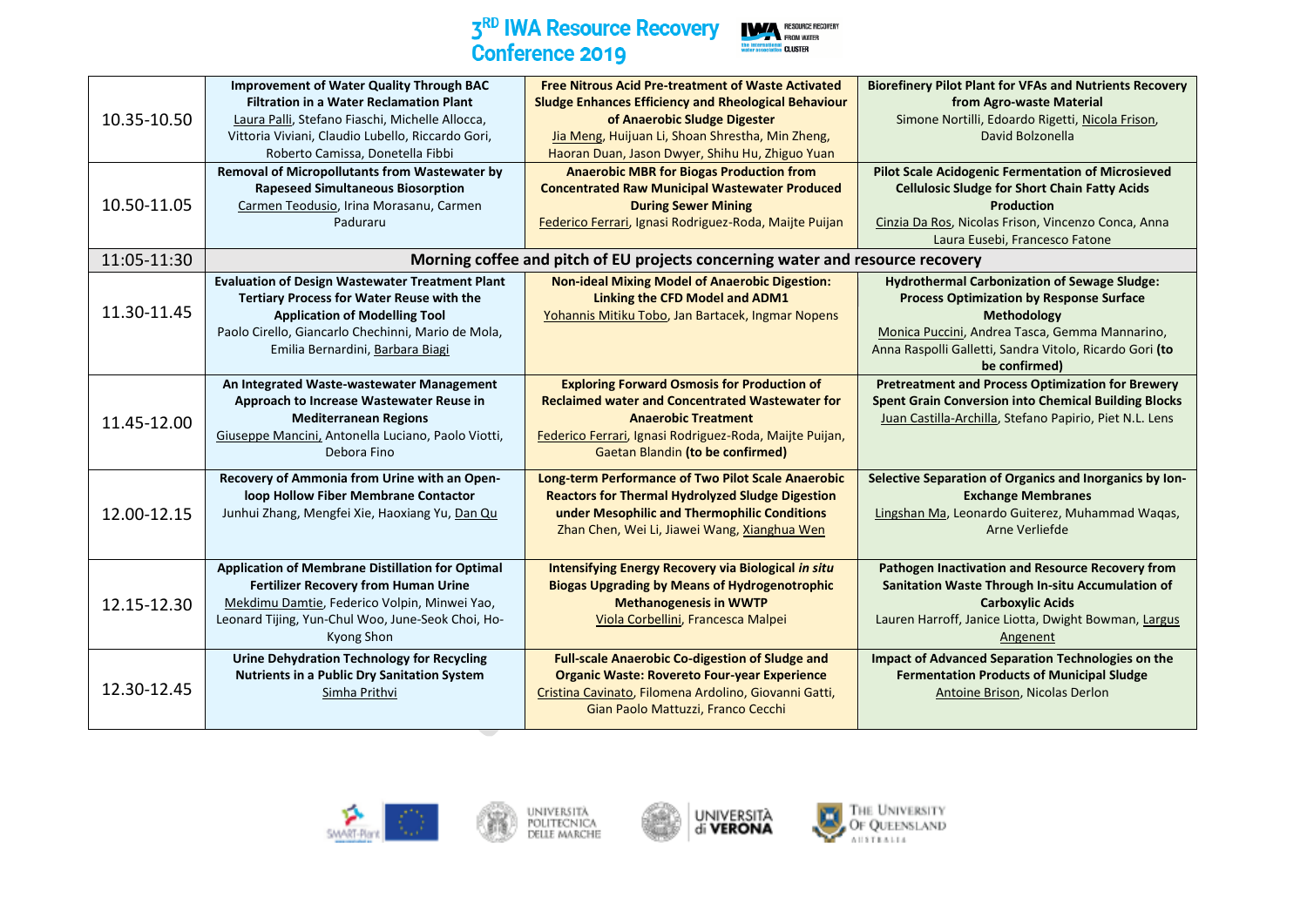

| 12.45-13.00 | <b>Enabling Resource Recovery by In-Sewer</b><br><b>Treatment and Microbial Ecology-based</b><br>Engineering: Water Re-Use Starts Now in the<br>Sewer<br>Nouha Klai, Lisha Guo, Domenico Santoro,<br>Dominic Frigon | (to be confirmed)                                                                                                                                                                                                      | Anaerobic Co-digestion of Sewage Sludge and External<br><b>Organic Waste: Strategy to Shift Production from</b><br><b>Biogas to Volatile Fatty Acids</b><br>Isaac Owusu-Agyeman, Ezbieta Plaza, Zeynep Cetecioglu |
|-------------|---------------------------------------------------------------------------------------------------------------------------------------------------------------------------------------------------------------------|------------------------------------------------------------------------------------------------------------------------------------------------------------------------------------------------------------------------|-------------------------------------------------------------------------------------------------------------------------------------------------------------------------------------------------------------------|
| 13:00-14:30 |                                                                                                                                                                                                                     | Lunch, poster presentation and WATER EUROPE speech concerning<br>"Water oriented Living Labs"<br>"Developing soft skills as core strategy to secure and speed up water related innovation in industries and utilities" |                                                                                                                                                                                                                   |

| 14:30-18:00 | <b>AFTERNOON SESSION</b>                                                                                                                                                                                            |                                                                                                                                                                                                                    |                                                                                                                                                                                                               |
|-------------|---------------------------------------------------------------------------------------------------------------------------------------------------------------------------------------------------------------------|--------------------------------------------------------------------------------------------------------------------------------------------------------------------------------------------------------------------|---------------------------------------------------------------------------------------------------------------------------------------------------------------------------------------------------------------|
| 14:30-15:00 | <b>PLENARY PRESENTATION</b><br><b>RESOURCE RECOVERY FROM WATER: OPPORTUNITIES FOR DEVELOPING COUNTRIES</b><br>Miriam Otoo, International Water Management Institute (LK)                                            |                                                                                                                                                                                                                    |                                                                                                                                                                                                               |
| 15:00-18:00 | <b>Session 10</b><br><b>BIOPOLYMERS AND VALUE-ADDED</b><br><b>PRODUCTS RECOVERY: NOVEL</b><br><b>TECHNOLOGIES</b>                                                                                                   | <b>Session 11</b><br><b>ECONOMIC AND ENVIRONMENTAL</b><br><b>SUSTAINABILITY ASSESSMENT</b>                                                                                                                         | <b>Session 12</b><br><b>ROAD TO BIOREFINERY AND WRRF</b><br><b>IMPLEMENTATION</b>                                                                                                                             |
| 15:00-15:20 | Valorisation of Complex Wastewater for the<br><b>Production of PHA</b><br>Alba Roibás-Rozas, Lucia Argiz, Alba Predouso, Angeles<br>Val Del Rio<br>Almudena de Hospido<br>Anuska Corral Mosquera                    | <b>Evaluating Construction Industry Views</b><br>on Recovered Cellulose as a<br><b>Component of Building Materials</b><br>Heather Smith, Cranfield University (UK);<br>Elaine Gallagher, Cranfield University (UK) | <b>KEYNOTE</b><br><b>Full Scale Biorefinery and Territorial Strategy</b><br>for Resource Recovery and Reuse: The Case of<br><b>CAP Holding Italy</b><br>Andrea Lanuzza, CTO, CAP Holding (I)                  |
| 15.20-15.35 | Recovery of ALE (alginate-like Exopolymer) from<br>Aerobic Granular Sludge and Application as Phosphorus<br>Adsorbent<br>Patricia Dall'Agnol, Nelson Libardi, Jessica Xavier, Rejane<br>Helena Ribeiro Da Costa     | <b>Integrated Sustainability Assessment of</b><br><b>Wastewater Treatment Plants as Local Energy</b><br><b>Suppliers</b><br>Peter Lichtenwoehrer, Florian Kretschmer,<br>Guenter Langergraber, Georg Neugebauer    | <b>Compounds of Interest in Wastewater from Food</b><br>Processing Industries. H2020 AFTERLIFE Project<br>Andrea Martos Dominguez, Santiago Perez Rodriguez,<br>Nicolas Frison, Maria Lopez Abelairas         |
| 15.35-15.50 | <b>Optimization of a PHA Production Process with</b><br>Nitrifying surplus Activated Sludge Via Dissolved<br><b>Oxygen Control</b><br>Angel Estevez-Alonso, Ruizhe Pei, Robbert Kleerebezem,<br>Mark van Loosdrecht | <b>From Waste to Self-healing Concrete: A New</b><br><b>Value Chain for Polyhydroxyalkanoates</b><br>Chris Vermeer, Emanuele Rossi, Robbert<br>Kleerebezem, Henk Jonkers, Jelmer Tamis                             | <b>CoRe Water: From WWTP to a Sustainable Water and</b><br><b>Resource Factory</b><br>Kees Roest, Julian Sierra Muñoz, Lex van Dijk, Annie<br>Polman, Hans Ramaekers, Alexander Hendriks, Emile<br>Cornelisen |







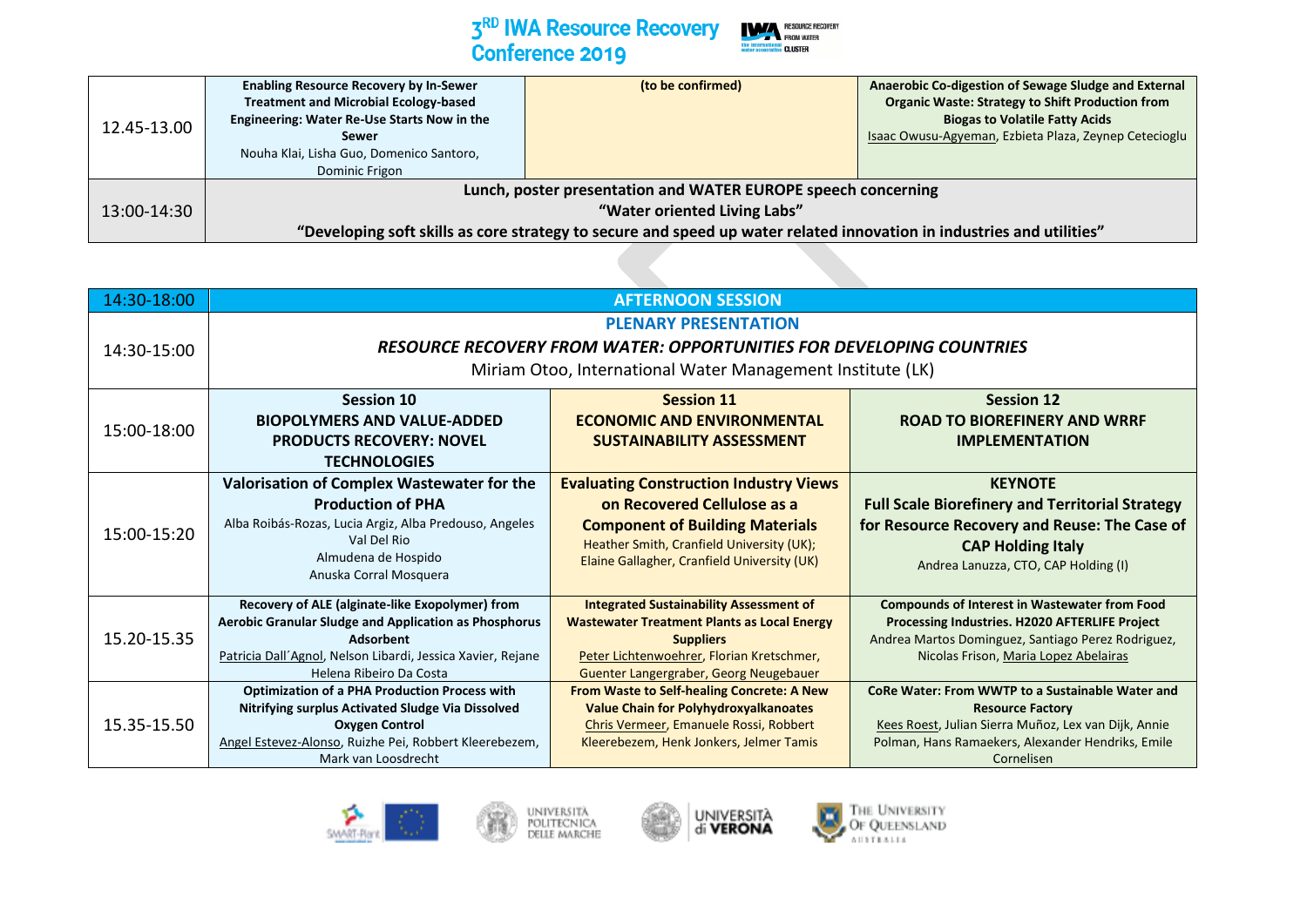

|             | Influence of Wastewater Composition and                        | <b>Cost of Sericin Recovery from Silk Effluents</b>                               | <b>Chemically Enhanced Primary Treatment: Shall We Pay</b>   |
|-------------|----------------------------------------------------------------|-----------------------------------------------------------------------------------|--------------------------------------------------------------|
|             | Bioaggregates Types on the Properties of Alginate-like         | Tolga Pilevneli, Merve Gencturk, Ulku Yetis,                                      | More Attention to Bio-sourced Coagulants to Maximize         |
| 15.50-16.05 | <b>Exopolymers</b>                                             | <b>Goksen Capar (to be confirmed)</b>                                             | <b>CH<sub>4</sub></b> Production?                            |
|             | Cássio Moraes Schambeck, Lukas Boni, Peter Fischer,            |                                                                                   | Florent Chazaren, Fatima Ezzahraa El Messaoud                |
|             | Elisabeth Girbal-Neuhauser, Yolaine Bessière, Paul             |                                                                                   |                                                              |
|             | Etienne, Rejane Helena Ribeiro da Costa, Nicolas Derlon        |                                                                                   |                                                              |
| 16:05-16:30 |                                                                | Afternoon coffee and presentation of Aqua Publica Europea and EurEau associations |                                                              |
|             | <b>Biopolymers Recovered from Waste Anammox</b>                | <b>Economic Evaluation of Sewage Sludge Usage as</b>                              | <b>Integrated Project of Fusina for Resource Recovery in</b> |
|             | <b>Granular Sludge as Paper-Coating Additives to Enhance</b>   | <b>Manure Using Regional Economic Cyclical Model</b>                              | Lagoon of Venice: History, Challenges and                    |
| 16.30-16.45 | <b>Water and Grease Resistance</b>                             | Satoshi Akao, Takuya Ezaki, Takanobu Katsumi                                      | Implementation                                               |
|             | Cuijie Feng, Tommaso Lotti, Francesca Malpei                   | (to be confirmed)                                                                 | Patrizia Ragazzo and co-authors (VERITAS)                    |
|             | <b>Extraction and Characterisation of Polyhydroxybutyrate</b>  | Developing A MarketPlace for Water in the                                         | <b>Enabling Next Generation Resource Recovery</b>            |
|             | <b>Biologically Synthesised Using Mixed Microbial Cultures</b> | <b>Circular Economy: The NextGen Approach</b>                                     | Julian Sandino, Samuel Jeyanayagam                           |
| 16.45-17.00 | Dario Presti, Gabriella Montiel-Jarillo, Diego Morales-        | Christos Makropoulos (to be confirmed)                                            |                                                              |
|             | Urrea, Giorgio Mannina, Edgardo Contreras, Julián              |                                                                                   |                                                              |
|             | Carrera, María Eugenia Suárez Ojeda                            |                                                                                   |                                                              |
|             | <b>Impact of Influent Suspended Solids on Granulation</b>      | <b>Waste-to-Resource Transformation - Computer-</b>                               | <b>Upgrading of a Wastewater Treatment Plant to Resource</b> |
| 17.00-17.15 | and Production of Gel-forming Polymers in an Aerobic           | aided Systems Modelling of Waste Resource                                         | <b>Recovery</b>                                              |
|             | <b>Granular Sludge Reactor Treating Brewery Wastewater</b>     | <b>Recovery</b>                                                                   | Dines Thornberg, Nick Ahrensberg, Jeanette Agertved          |
|             | Flinn De Vleeschauwer, Michel Caluwe, Jan Dries                | <b>Miao Guo</b>                                                                   |                                                              |
|             | <b>Extracellular Polymeric Substances (EPS) From</b>           | <b>Thermal Energy Recovery Within Sewage</b>                                      | <b>Using Monte Carlo Based Simulation Optimization for</b>   |
|             | Anammox Granular Sludge as Biosorbent for Heavy                | <b>Treatment Process</b>                                                          | the Design and Optimization of Wastewater Resource           |
| 17.15-17.30 | <b>Metals Removal</b>                                          | Marco De Sanctis, Valentina Piergrossi, Guido                                     | <b>Recovery Facilities</b>                                   |
|             | Benedetta Pagliaccia, Tomasso Lotti, Emiliano Caretti,         | Valerio Altieri, Sabina Rosiek, Francisco Portillo,                               | Ranjan Behera, Gürkan Sin                                    |
|             | Mirko Severi, Deborah Berti, Claudio Lubello                   | Francisco Javier Battles, Javier Martinez Del Rio,                                |                                                              |
|             |                                                                | Iñaki Acasuso, Claudio Di Iaconi                                                  |                                                              |
|             | <b>Exploring Resource Recovery Potentials for the Aerobic</b>  | <b>Drinking Water Distribution Networks: An</b>                                   | <b>Hydrothermal Carbonization as a Suitable Process for</b>  |
|             | <b>Granular Sludge Treatment Process</b>                       | <b>Emerging Resource for Thermal Energy Recovery</b>                              | <b>Resource Recovery and Enhancement of Biogas</b>           |
| 17.30-17.45 | Philipp Kehrein, Mark van Loosdrecht, Patricia                 | Jawairia Imtiaz Ahmad, Sara Giorgi, Ljiljana                                      | <b>Production from Sewage Sludge</b>                         |
|             | Osseweijer, Jo de Wulf, Marianna Garfi, John Duque             | Zlatanovic, Gang Liu, Gertjan Medema, Jan Peter                                   | Gemma Mannarino, Monica Puccini, Andrea Salimbeni,           |
|             | Posada                                                         | Van Der Hoek                                                                      | Massimo Aiello, Simone Caffaz, Riccardo Gori                 |
|             | Recovery of Biopolymers from Aerobic Granular Sludge           | <b>Resource Recovery Efficiency of Urban</b>                                      | <b>Micro-sieving of Municipal Wastewater Improves</b>        |
|             | Treating Low C/N Real Municipal Wastewater as Soil             | <b>Sanitation Systems</b>                                                         | <b>Effluent Quality Energy Balance and Clarification</b>     |
| 17.45-18.00 | <b>Conditioner</b>                                             | Tayebeh Zinati Shoa, Matthias Barjenbruh,                                         | <b>Capacity of WWTPs</b>                                     |
|             | Riccardo Campo, Emiliano Carretti, Debora Berti, Simone        | Alexander Wriege-Bechtold (to be confirmed)                                       | Nicolas Derlon, Ken Lüding, Markus Behl, Benno Maissen,      |
|             | Caffaz, Claudio Lubello, Tomasso Lotti                         |                                                                                   | Tobias Krast, Simone Buetzer, Alexandra Fumasoli             |
| Evening     |                                                                | <b>GALA DINNER</b>                                                                |                                                              |





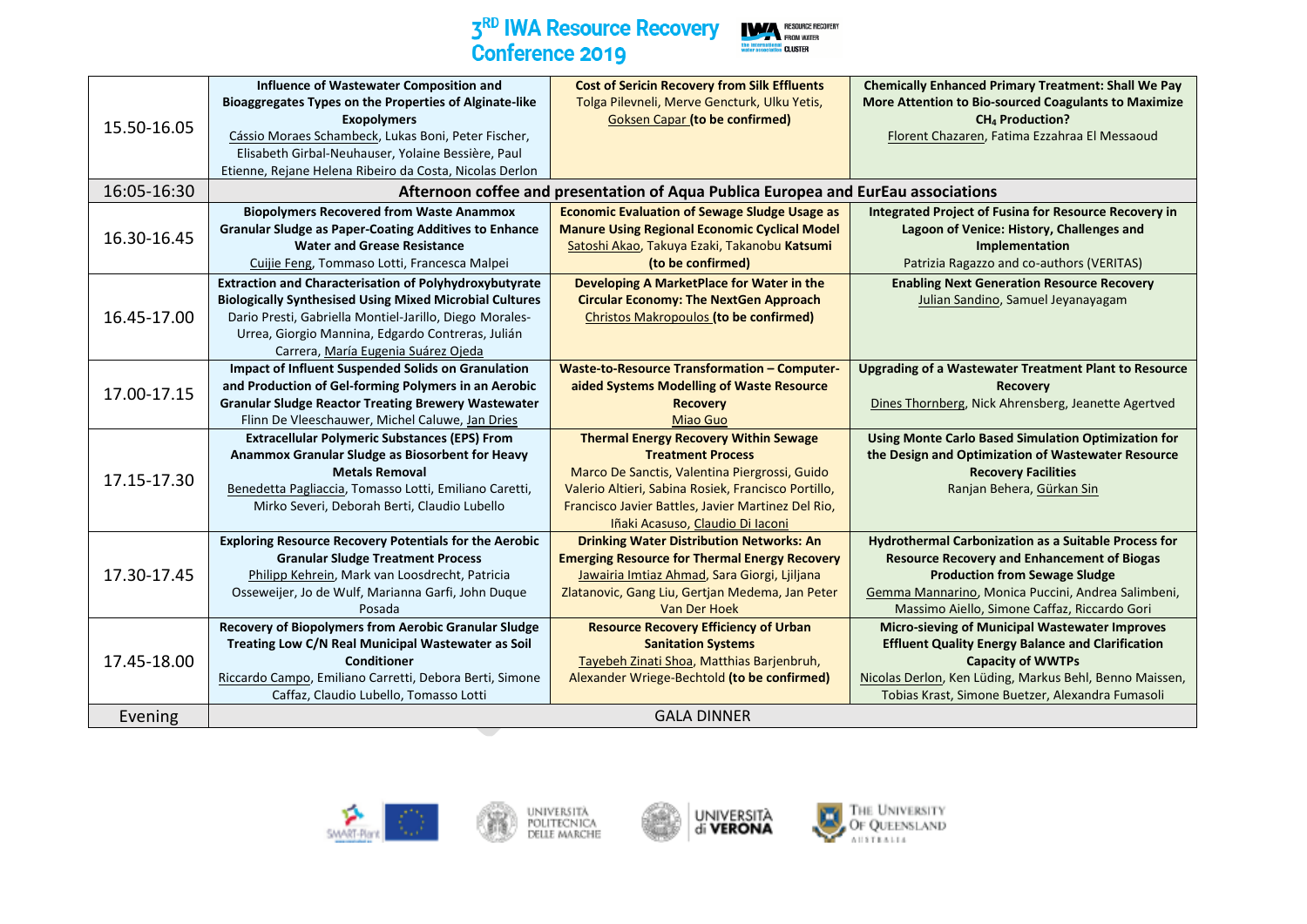

## **Wednesday, 11th September 2019**

| <b>PLENARY PRESENTATION</b><br>$9:00 - 9:30$<br><b>BRINGING WATER INNOVATION TO CIRCULAR ECONOMY MARKET</b><br>Paul O'callaghan, BlueTech Research (IRL)<br><b>Session 13</b><br><b>Session 15</b><br><b>Session 14</b><br>$9:30 - 11:00$<br><b>PROTEIN RECOVERY: NOVEL</b><br><b>SMART PLANT SESSION</b><br><b>GOVERNANCE AND REGULATION</b><br><b>TECHNOLOGIES</b><br><b>Recovery and Valorisation of Cellulose</b><br><b>KEYNOTE</b><br><b>KEYNOTE</b><br>from Wastewater - The Road to<br><b>Towards Practical Implementation of</b><br><b>Barriers and Opportunities for a Circular</b><br><b>Microbial Protein Production from</b><br><b>Economy of Phosphorus in the Baltic Sea</b><br><b>Circularity</b><br>$9:30 - 09:50$<br>Pim Marcellis, CirTec (NL);<br>Wastewater<br><b>Region</b><br>Coos Wessels, CirTec (NL)<br>Korneel Rabaey, Ghent University (B)<br>Karin Barquet, Stockholm Environment Institute (S)<br>Purple Phototrophic Bacteria - Biofilm Technology<br>The Politics of a Transition Towards a Circular Economy<br>Exploring the Integration of EBPR at Low SRT and<br>for Microbial Protein production<br>in the Dutch Wastewater System<br>DO in an A-stage System for COD and P Removal<br>09:50-10:05<br>Tim Hulsen, Samuel Stegman, Paul Jensen, Damien<br>Kasper Ampe, Erik Paredis, Lotte Asveld, Patricia<br>Claudi Scalia, Giorgio Mannina, Albert Guisasola,<br>Osseweijer, Thomas Block<br><b>Batstone</b><br>Juan Baeza<br>Nitrogen Removal via Nitrite from Thermally<br><b>Economic Potential of Brewery Effluent Treatment</b><br>HOUSEFUL - Innovative Water Energy Material and<br><b>Hydrolysed and Digested Reject Water</b><br>with Maximized Heterotrophic Microbial Protein<br><b>Nutrient Cycles for the Housing Sector</b><br>Evangelos Statiris, Constantinos Noutsopoulos,<br>Maria Wirth, Gaetano Bertino, Johannes Kisser, Roman<br><b>Production</b><br>10:05-10:20<br>Daniel Mamais, Nikolaos Petalas, Simos Malamis<br>Gustavo Papini Gomes de Sousa, Maarten Muys,<br>Grünner<br>Marc Spiller, Francis Meerburg, Siegfried Vlaeminck<br>Modelling of a Novel Side-stream Technology<br><b>Power-to-Protein: Next Step Towards Consumable</b><br>Time to Stop Flushing Potable Water with our Faeces &<br><b>Combining Short-cut Nitrogen Removal and</b><br><b>Single Cell Proteins from Waste Water and</b><br>Urine -- A National Water Strategy Based on Resource<br><b>Bioplastic Recovery</b><br><b>Renewable Hydrogen</b><br><b>Recovery from Re-Engineered Toilets</b><br>10:20-10:35<br>João Ribeiro, Vincenzo Conca, Jorge Santos, Daniel<br>Frank Oesterholt, Luc Palmen, Willy Verstraete, Jos<br>Jayan Bhagwan, Valerie Naidoo, Sudhir Pillay (to be<br>Dias, Nilay Sayi-Ucar, Cinzia Da Ros, Adrian<br>confirmed)<br><b>Boere</b><br>Oehmen<br><b>Trade-offs Between Environmental and</b><br>Impact and Opportunities for the Urban Water Cycle of<br><b>Biological Upgrading of Biogas and Production of</b><br>the 'fully Circular in 2050' Target of the Netherlands -<br><b>Single Cell Proteins</b><br><b>Operational Parameters in SCENA Process</b><br>10:35-10:50<br>Vasileia Vasilaki, Vincenzo Conca, Nicola Frison,<br>Jeanette Madsen, Jacob Kragh Andersen, Nick<br><b>Circular Water 2050</b><br>Ahrensberg, Panagiotis Tsapekos<br>Francesco Fatone, Evina Katsou<br>Kees Roest, Laura Snip, Luc Palmen, Ben Römgens, | 9:00-11:00 | <b>MORNING SESSION</b> |  |                                                    |
|----------------------------------------------------------------------------------------------------------------------------------------------------------------------------------------------------------------------------------------------------------------------------------------------------------------------------------------------------------------------------------------------------------------------------------------------------------------------------------------------------------------------------------------------------------------------------------------------------------------------------------------------------------------------------------------------------------------------------------------------------------------------------------------------------------------------------------------------------------------------------------------------------------------------------------------------------------------------------------------------------------------------------------------------------------------------------------------------------------------------------------------------------------------------------------------------------------------------------------------------------------------------------------------------------------------------------------------------------------------------------------------------------------------------------------------------------------------------------------------------------------------------------------------------------------------------------------------------------------------------------------------------------------------------------------------------------------------------------------------------------------------------------------------------------------------------------------------------------------------------------------------------------------------------------------------------------------------------------------------------------------------------------------------------------------------------------------------------------------------------------------------------------------------------------------------------------------------------------------------------------------------------------------------------------------------------------------------------------------------------------------------------------------------------------------------------------------------------------------------------------------------------------------------------------------------------------------------------------------------------------------------------------------------------------------------------------------------------------------------------------------------------------------------------------------------------------------------------------------------------------------------------------------------------------------------------------------------------------------------------------------------------------------------------------------------------------------------------------------------------------------------------------------------------------------------------------------------------------------------------------------------------------------------------------------------------------------------------------------------------------------------------------------------|------------|------------------------|--|----------------------------------------------------|
|                                                                                                                                                                                                                                                                                                                                                                                                                                                                                                                                                                                                                                                                                                                                                                                                                                                                                                                                                                                                                                                                                                                                                                                                                                                                                                                                                                                                                                                                                                                                                                                                                                                                                                                                                                                                                                                                                                                                                                                                                                                                                                                                                                                                                                                                                                                                                                                                                                                                                                                                                                                                                                                                                                                                                                                                                                                                                                                                                                                                                                                                                                                                                                                                                                                                                                                                                                                                                |            |                        |  |                                                    |
|                                                                                                                                                                                                                                                                                                                                                                                                                                                                                                                                                                                                                                                                                                                                                                                                                                                                                                                                                                                                                                                                                                                                                                                                                                                                                                                                                                                                                                                                                                                                                                                                                                                                                                                                                                                                                                                                                                                                                                                                                                                                                                                                                                                                                                                                                                                                                                                                                                                                                                                                                                                                                                                                                                                                                                                                                                                                                                                                                                                                                                                                                                                                                                                                                                                                                                                                                                                                                |            |                        |  |                                                    |
|                                                                                                                                                                                                                                                                                                                                                                                                                                                                                                                                                                                                                                                                                                                                                                                                                                                                                                                                                                                                                                                                                                                                                                                                                                                                                                                                                                                                                                                                                                                                                                                                                                                                                                                                                                                                                                                                                                                                                                                                                                                                                                                                                                                                                                                                                                                                                                                                                                                                                                                                                                                                                                                                                                                                                                                                                                                                                                                                                                                                                                                                                                                                                                                                                                                                                                                                                                                                                |            |                        |  |                                                    |
|                                                                                                                                                                                                                                                                                                                                                                                                                                                                                                                                                                                                                                                                                                                                                                                                                                                                                                                                                                                                                                                                                                                                                                                                                                                                                                                                                                                                                                                                                                                                                                                                                                                                                                                                                                                                                                                                                                                                                                                                                                                                                                                                                                                                                                                                                                                                                                                                                                                                                                                                                                                                                                                                                                                                                                                                                                                                                                                                                                                                                                                                                                                                                                                                                                                                                                                                                                                                                |            |                        |  |                                                    |
|                                                                                                                                                                                                                                                                                                                                                                                                                                                                                                                                                                                                                                                                                                                                                                                                                                                                                                                                                                                                                                                                                                                                                                                                                                                                                                                                                                                                                                                                                                                                                                                                                                                                                                                                                                                                                                                                                                                                                                                                                                                                                                                                                                                                                                                                                                                                                                                                                                                                                                                                                                                                                                                                                                                                                                                                                                                                                                                                                                                                                                                                                                                                                                                                                                                                                                                                                                                                                |            |                        |  |                                                    |
|                                                                                                                                                                                                                                                                                                                                                                                                                                                                                                                                                                                                                                                                                                                                                                                                                                                                                                                                                                                                                                                                                                                                                                                                                                                                                                                                                                                                                                                                                                                                                                                                                                                                                                                                                                                                                                                                                                                                                                                                                                                                                                                                                                                                                                                                                                                                                                                                                                                                                                                                                                                                                                                                                                                                                                                                                                                                                                                                                                                                                                                                                                                                                                                                                                                                                                                                                                                                                |            |                        |  |                                                    |
|                                                                                                                                                                                                                                                                                                                                                                                                                                                                                                                                                                                                                                                                                                                                                                                                                                                                                                                                                                                                                                                                                                                                                                                                                                                                                                                                                                                                                                                                                                                                                                                                                                                                                                                                                                                                                                                                                                                                                                                                                                                                                                                                                                                                                                                                                                                                                                                                                                                                                                                                                                                                                                                                                                                                                                                                                                                                                                                                                                                                                                                                                                                                                                                                                                                                                                                                                                                                                |            |                        |  |                                                    |
|                                                                                                                                                                                                                                                                                                                                                                                                                                                                                                                                                                                                                                                                                                                                                                                                                                                                                                                                                                                                                                                                                                                                                                                                                                                                                                                                                                                                                                                                                                                                                                                                                                                                                                                                                                                                                                                                                                                                                                                                                                                                                                                                                                                                                                                                                                                                                                                                                                                                                                                                                                                                                                                                                                                                                                                                                                                                                                                                                                                                                                                                                                                                                                                                                                                                                                                                                                                                                |            |                        |  |                                                    |
|                                                                                                                                                                                                                                                                                                                                                                                                                                                                                                                                                                                                                                                                                                                                                                                                                                                                                                                                                                                                                                                                                                                                                                                                                                                                                                                                                                                                                                                                                                                                                                                                                                                                                                                                                                                                                                                                                                                                                                                                                                                                                                                                                                                                                                                                                                                                                                                                                                                                                                                                                                                                                                                                                                                                                                                                                                                                                                                                                                                                                                                                                                                                                                                                                                                                                                                                                                                                                |            |                        |  |                                                    |
|                                                                                                                                                                                                                                                                                                                                                                                                                                                                                                                                                                                                                                                                                                                                                                                                                                                                                                                                                                                                                                                                                                                                                                                                                                                                                                                                                                                                                                                                                                                                                                                                                                                                                                                                                                                                                                                                                                                                                                                                                                                                                                                                                                                                                                                                                                                                                                                                                                                                                                                                                                                                                                                                                                                                                                                                                                                                                                                                                                                                                                                                                                                                                                                                                                                                                                                                                                                                                |            |                        |  |                                                    |
|                                                                                                                                                                                                                                                                                                                                                                                                                                                                                                                                                                                                                                                                                                                                                                                                                                                                                                                                                                                                                                                                                                                                                                                                                                                                                                                                                                                                                                                                                                                                                                                                                                                                                                                                                                                                                                                                                                                                                                                                                                                                                                                                                                                                                                                                                                                                                                                                                                                                                                                                                                                                                                                                                                                                                                                                                                                                                                                                                                                                                                                                                                                                                                                                                                                                                                                                                                                                                |            |                        |  |                                                    |
|                                                                                                                                                                                                                                                                                                                                                                                                                                                                                                                                                                                                                                                                                                                                                                                                                                                                                                                                                                                                                                                                                                                                                                                                                                                                                                                                                                                                                                                                                                                                                                                                                                                                                                                                                                                                                                                                                                                                                                                                                                                                                                                                                                                                                                                                                                                                                                                                                                                                                                                                                                                                                                                                                                                                                                                                                                                                                                                                                                                                                                                                                                                                                                                                                                                                                                                                                                                                                |            |                        |  |                                                    |
|                                                                                                                                                                                                                                                                                                                                                                                                                                                                                                                                                                                                                                                                                                                                                                                                                                                                                                                                                                                                                                                                                                                                                                                                                                                                                                                                                                                                                                                                                                                                                                                                                                                                                                                                                                                                                                                                                                                                                                                                                                                                                                                                                                                                                                                                                                                                                                                                                                                                                                                                                                                                                                                                                                                                                                                                                                                                                                                                                                                                                                                                                                                                                                                                                                                                                                                                                                                                                |            |                        |  |                                                    |
|                                                                                                                                                                                                                                                                                                                                                                                                                                                                                                                                                                                                                                                                                                                                                                                                                                                                                                                                                                                                                                                                                                                                                                                                                                                                                                                                                                                                                                                                                                                                                                                                                                                                                                                                                                                                                                                                                                                                                                                                                                                                                                                                                                                                                                                                                                                                                                                                                                                                                                                                                                                                                                                                                                                                                                                                                                                                                                                                                                                                                                                                                                                                                                                                                                                                                                                                                                                                                |            |                        |  |                                                    |
|                                                                                                                                                                                                                                                                                                                                                                                                                                                                                                                                                                                                                                                                                                                                                                                                                                                                                                                                                                                                                                                                                                                                                                                                                                                                                                                                                                                                                                                                                                                                                                                                                                                                                                                                                                                                                                                                                                                                                                                                                                                                                                                                                                                                                                                                                                                                                                                                                                                                                                                                                                                                                                                                                                                                                                                                                                                                                                                                                                                                                                                                                                                                                                                                                                                                                                                                                                                                                |            |                        |  |                                                    |
|                                                                                                                                                                                                                                                                                                                                                                                                                                                                                                                                                                                                                                                                                                                                                                                                                                                                                                                                                                                                                                                                                                                                                                                                                                                                                                                                                                                                                                                                                                                                                                                                                                                                                                                                                                                                                                                                                                                                                                                                                                                                                                                                                                                                                                                                                                                                                                                                                                                                                                                                                                                                                                                                                                                                                                                                                                                                                                                                                                                                                                                                                                                                                                                                                                                                                                                                                                                                                |            |                        |  |                                                    |
|                                                                                                                                                                                                                                                                                                                                                                                                                                                                                                                                                                                                                                                                                                                                                                                                                                                                                                                                                                                                                                                                                                                                                                                                                                                                                                                                                                                                                                                                                                                                                                                                                                                                                                                                                                                                                                                                                                                                                                                                                                                                                                                                                                                                                                                                                                                                                                                                                                                                                                                                                                                                                                                                                                                                                                                                                                                                                                                                                                                                                                                                                                                                                                                                                                                                                                                                                                                                                |            |                        |  |                                                    |
|                                                                                                                                                                                                                                                                                                                                                                                                                                                                                                                                                                                                                                                                                                                                                                                                                                                                                                                                                                                                                                                                                                                                                                                                                                                                                                                                                                                                                                                                                                                                                                                                                                                                                                                                                                                                                                                                                                                                                                                                                                                                                                                                                                                                                                                                                                                                                                                                                                                                                                                                                                                                                                                                                                                                                                                                                                                                                                                                                                                                                                                                                                                                                                                                                                                                                                                                                                                                                |            |                        |  |                                                    |
|                                                                                                                                                                                                                                                                                                                                                                                                                                                                                                                                                                                                                                                                                                                                                                                                                                                                                                                                                                                                                                                                                                                                                                                                                                                                                                                                                                                                                                                                                                                                                                                                                                                                                                                                                                                                                                                                                                                                                                                                                                                                                                                                                                                                                                                                                                                                                                                                                                                                                                                                                                                                                                                                                                                                                                                                                                                                                                                                                                                                                                                                                                                                                                                                                                                                                                                                                                                                                |            |                        |  |                                                    |
|                                                                                                                                                                                                                                                                                                                                                                                                                                                                                                                                                                                                                                                                                                                                                                                                                                                                                                                                                                                                                                                                                                                                                                                                                                                                                                                                                                                                                                                                                                                                                                                                                                                                                                                                                                                                                                                                                                                                                                                                                                                                                                                                                                                                                                                                                                                                                                                                                                                                                                                                                                                                                                                                                                                                                                                                                                                                                                                                                                                                                                                                                                                                                                                                                                                                                                                                                                                                                |            |                        |  |                                                    |
|                                                                                                                                                                                                                                                                                                                                                                                                                                                                                                                                                                                                                                                                                                                                                                                                                                                                                                                                                                                                                                                                                                                                                                                                                                                                                                                                                                                                                                                                                                                                                                                                                                                                                                                                                                                                                                                                                                                                                                                                                                                                                                                                                                                                                                                                                                                                                                                                                                                                                                                                                                                                                                                                                                                                                                                                                                                                                                                                                                                                                                                                                                                                                                                                                                                                                                                                                                                                                |            |                        |  |                                                    |
|                                                                                                                                                                                                                                                                                                                                                                                                                                                                                                                                                                                                                                                                                                                                                                                                                                                                                                                                                                                                                                                                                                                                                                                                                                                                                                                                                                                                                                                                                                                                                                                                                                                                                                                                                                                                                                                                                                                                                                                                                                                                                                                                                                                                                                                                                                                                                                                                                                                                                                                                                                                                                                                                                                                                                                                                                                                                                                                                                                                                                                                                                                                                                                                                                                                                                                                                                                                                                |            |                        |  |                                                    |
|                                                                                                                                                                                                                                                                                                                                                                                                                                                                                                                                                                                                                                                                                                                                                                                                                                                                                                                                                                                                                                                                                                                                                                                                                                                                                                                                                                                                                                                                                                                                                                                                                                                                                                                                                                                                                                                                                                                                                                                                                                                                                                                                                                                                                                                                                                                                                                                                                                                                                                                                                                                                                                                                                                                                                                                                                                                                                                                                                                                                                                                                                                                                                                                                                                                                                                                                                                                                                |            |                        |  |                                                    |
|                                                                                                                                                                                                                                                                                                                                                                                                                                                                                                                                                                                                                                                                                                                                                                                                                                                                                                                                                                                                                                                                                                                                                                                                                                                                                                                                                                                                                                                                                                                                                                                                                                                                                                                                                                                                                                                                                                                                                                                                                                                                                                                                                                                                                                                                                                                                                                                                                                                                                                                                                                                                                                                                                                                                                                                                                                                                                                                                                                                                                                                                                                                                                                                                                                                                                                                                                                                                                |            |                        |  |                                                    |
|                                                                                                                                                                                                                                                                                                                                                                                                                                                                                                                                                                                                                                                                                                                                                                                                                                                                                                                                                                                                                                                                                                                                                                                                                                                                                                                                                                                                                                                                                                                                                                                                                                                                                                                                                                                                                                                                                                                                                                                                                                                                                                                                                                                                                                                                                                                                                                                                                                                                                                                                                                                                                                                                                                                                                                                                                                                                                                                                                                                                                                                                                                                                                                                                                                                                                                                                                                                                                |            |                        |  | Andrew Sergrave, Henk-Jan Alphen (to be confirmed) |







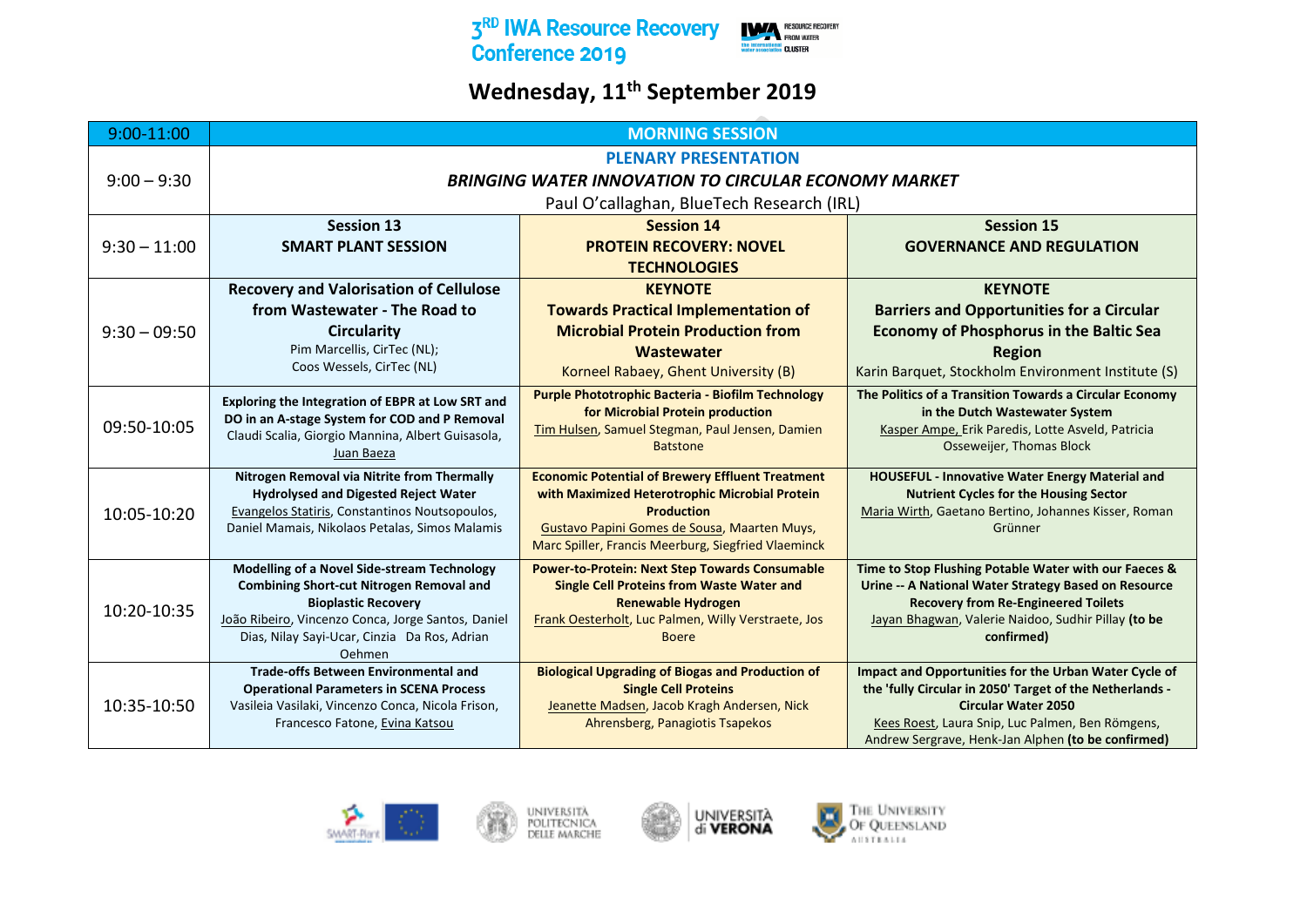

| 10:50-11:05     | Environmental Technology Verification of the Full-<br><b>Scale Short-Cut Enhanced Nutrients Abatement</b><br>(SCENA) Process<br>Vincenzo Conca, Nicola Frison, Cinzia Da Ros,<br>Matteo Tartini, Alberto Piasentin, Anna Laura<br>Eusebi, Francesco Fatone | <b>Towards More Sustainable Food Chain: Microbial</b><br><b>Protein Production from Catalytically of Biologically</b><br>Fixed CO <sub>2</sub><br>Myrsini Sakarika, Pieter Candry, Ramon Ganiguè,<br><b>Korneel Rabaev</b>                                                            | Decentralised Water and Waste Treatment in View of<br><b>Resource Recovery</b><br>Stijn Van Hulle                                                                                                                                      |
|-----------------|------------------------------------------------------------------------------------------------------------------------------------------------------------------------------------------------------------------------------------------------------------|---------------------------------------------------------------------------------------------------------------------------------------------------------------------------------------------------------------------------------------------------------------------------------------|----------------------------------------------------------------------------------------------------------------------------------------------------------------------------------------------------------------------------------------|
| $11:05 - 11:30$ |                                                                                                                                                                                                                                                            | Morning coffee and presentation of the WAREG - European Water Regulators                                                                                                                                                                                                              |                                                                                                                                                                                                                                        |
| $11:30 - 13:00$ | <b>Session 16</b><br><b>METALS RECOVERY</b>                                                                                                                                                                                                                | <b>Session 17</b><br><b>MICROALGAE-BASED PROCESSES</b>                                                                                                                                                                                                                                | <b>Session 18</b><br>HIGH VALUE CHEMICALS/MATERIALS<br><b>RECOVERY</b>                                                                                                                                                                 |
| $11:30 - 11:45$ | <b>Membrane Electrolysis for Separation of Cobalt</b><br>from Terephthalic Acid in Industrial Wastewater<br>Rui Gao, Xochitl Dominguez-Benetton, Jeet Varia,<br>Bernd Mees, Gijs, Du Laing, Korneel, Rabaey                                                | <b>Application of Microalgae for Wastewater</b><br>Treatment and Recovery of Bioenergy and High-<br>value Bioproducts<br>Larissa Arashiro, Ivet Ferrer, Diederik P.L. Rousseau,<br>Stijn W.H.Van Hulle, Marianna Garfi                                                                | Photoelectrocatalytic Production of Hydrogen and<br><b>Commodity Chemicals from Desalination Brine</b><br>William Tarpeh, Linchao Mu                                                                                                   |
| $11:45 - 12:00$ | <b>Detection Removal and Recovery of Metals from</b><br><b>Water Sludge and Fly Ash</b><br>Kees Roest, Edwin Buijzer, Luc Palmen, Julian<br>Munoz Sierra (to be confirmed)                                                                                 | Simultaneous nitrogen removal and phosphorous<br>recovery in anoxic and microaerobic biofilm<br>systems<br>Nilesh Badgujar, Francesco Di Capua, Stefano<br>Papirio, Francesco Pirozzi, Piet Lens, Giovanni<br>Esposito (to be confirmed)                                              | Production of N-caproate from Food Waste Without pH<br><b>Control: Consecutive Lactate Formation and Chain</b><br><b>Elongation</b><br>Carlos Contreras Davila, Cees Buisman, David Strik,                                             |
| $12:00 - 12:15$ | <b>Towards Lithium Selective Membranes:</b><br><b>Crownether Containing Poly-Electrolyte</b><br><b>Multilayer Membranes</b><br>Mohammad Kazemabad, Arne Verliefde, Emile R.<br>Cornelissen, Arnout D'Haese                                                 | LED-Enhanced High Rate Algal Pond for<br><b>Bioresource Recovery from High-strength</b><br><b>Wastewaters</b><br>Andrés Torres-Franco, Lucas Barros, Mateus Freitas,<br>Lucas Vaselle de Castro, Ricardo Passos, Fabiana<br>Passos, Cleber Figueredo, César Mota (to be<br>confirmed) | A Potential P Fertilizer - Biochar Produced by EBPR<br>Sludge<br>Tingting Qian, Yan Zhou                                                                                                                                               |
| 12:15 -12:30    | (to be confirmed)                                                                                                                                                                                                                                          | Integration of Microalgae Culturing as a Side-<br>stream Process into Wastewater Treatment<br><b>Plants: An LCA Evaluation</b><br>Lucia Rigamonti, Camilla Tua, Elena Ficara (to be<br>confirmed)                                                                                     | Advanced Composting and Bio-drying as an Opportunity<br>to Recover Material and Energetic Resources from<br>Sludges Nagore Guerra, Mabel Mora, Lara Pelaz, Jonatan<br>Ovejero, Laia Llenas, Belèn Puyuelo, Joan Colón, Sergio<br>Ponsá |